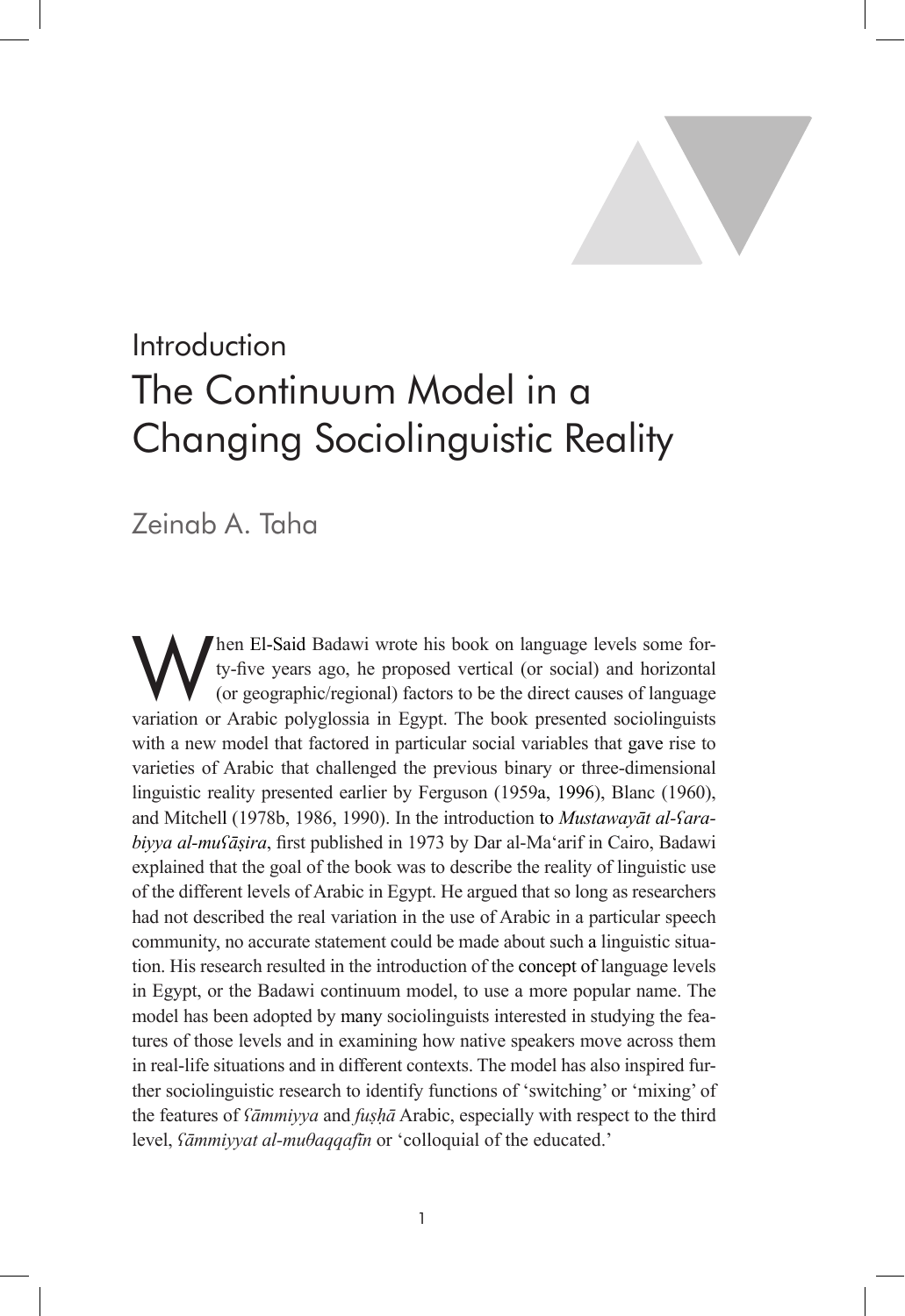#### 2 Zeinab A. Taha Introduction: The Continuum Model in a Changing Sociolinguistic Reality 3

The linguistic reality in Egypt described by Badawi in 1973, however, has changed in radical ways since the book was published. Although the model continues to be applicable to some of the originally described contexts, many of its theoretical assumptions are now challenged. That is simply because the use of Arabic in Egypt, whether spoken or written, has varied over those forty-some years. At the spoken level, several of the situations that used to lend themselves to the use of a higher level of modern standard Arabic (MSA), have experienced variation with the inclusion of a larger component of colloquial. Moreover, the written language that had lived long years somehow protected, intact and away from the effect of mixing with colloquial, has been mixed in various degrees with colloquial in the past two decades, while documentation of the different features of the varying styles of written Arabic has remained scarce.

Language levels were introduced after the inadequacy of the H/L dichotomy to explain the reality of the linguistic situation as far as Arabic is concerned. In Badawi's model there are phonological, morphological, syntactic, and stylistic features that characterize each of the five levels, levels 1 and 2 being written varieties and levels 3, 4, and 5 being spoken varieties. The model relates the linguistic features of each level to certain topics and certain contexts, thus suggesting that certain varieties occur under certain circumstances. For example, discussion of serious topics such as politics or religion would be between *fuṣḥā al-ʕaṣr* (Modern Standard Arabic, MSA) and *ʕāmmiyyat al-muθaqqafīn* (Educated Spoken Arabic) depending on the setting. Thus people who represent authority, whether religious or otherwise, are expected to use a higher level of Arabic when they preach or speak in formal or semiformal situations. Moreover, news broadcasts are described as falling under *fushā al-fasr*, though these are spoken (that is, read). Badawi's later work on commercials revealed that the vast majority of advertisements featured a mix of both *fuṣḥā al-ʕaṣr* and colloquial, and assigned roles to each variety when used to have an optimal effect on the audience (Badawi 1995, Bassiouney 2009b).

In assigning such roles and functions with the different language levels, Badawi emphasized that the 'linguistic ladder' is always accessible to educated native speakers, and they are able to move up and down according to the needs of the communicative event. Thus the reality of the linguistic situation was always looked at from a polyglossic viewpoint, where drawing a dividing line between what is *fuṣḥā* and what is *ʕāmmiyya* is close to impossible when both varieties are used in combination.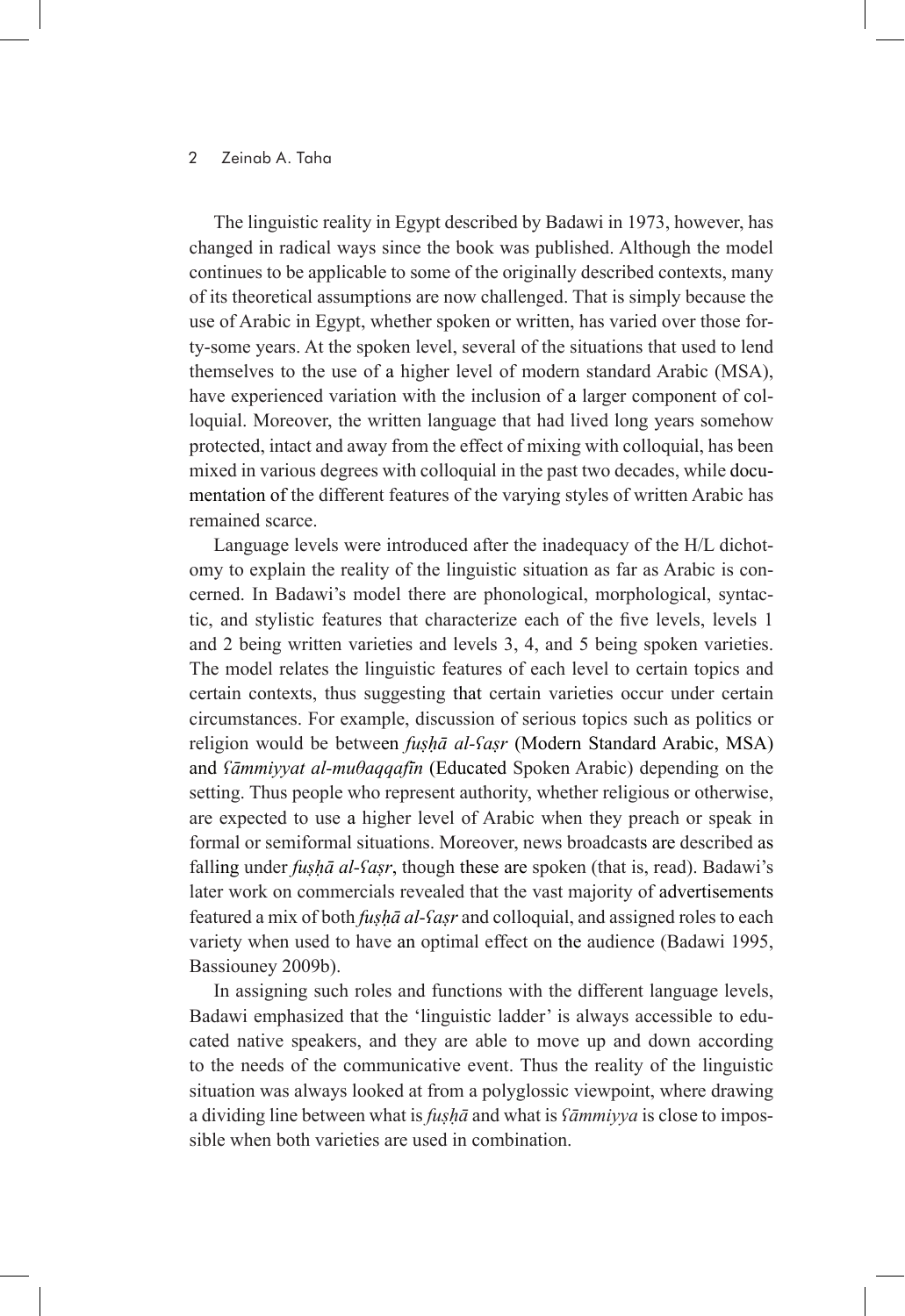#### **Current Research on Arabic Diglossia/Polyglossia**

Although the common understanding of the linguistic situation has been established to be one of multi- or polyglossia, the treatment of Arabic discourse in much of the current research still starts from a dichotomous point of view. In other words, treating Arabic as *fuṣḥā* vs. *ʕāmmiyya.* The concept of dichotomy continues to exist in Arabic sociolinguistic research, representing colloquial Arabic and MSA as two distinctive varieties. An example of this is the ongoing analysis of discourse based on 'diglossic code-switching,' even though the analysis is sometimes confined to Badawi's level 3, *ʕāmmiyyat al-muθaqqafīn*. The binary view of Arabic is very obvious when in research we ask: Is this CA or MSA? When the language is spoken, we have usually the phonological features that could direct us to safely answer this question. But if it is written, or if it is identical in terms of pronunciation and morpho-syntactic features in both varieties, how could we possibly answer? This has led Bassiouney and others to call the shared items 'neutral,' or to lump all varieties that are not clearly MSA as 'not MSA' (NMSA), as El-Shami did in 2013.

Another trend in current research looks at alternating between the different linguistic features of varieties from an intentional point of view. In other words, the code-switching is actually a deliberate switch in order to realize certain sociolinguistic goals. An example of this is found in the analysis of Bassiouney 2006. Although the alternation between varieties or varieties' features may occasionally happen to assume different roles when using different codes, we are commonly faced with numerous other situations where speakers use level 3, which is basically a mixed variety that could possibly include some kind of alternation between varieties, in order to address certain communicative situations appropriately. This level by definition, according to Badawi, features such fluctuation between colloquial and MSA, either in chunks of discourse or in mixed forms within the same chunk.

The third level in Badawi is the level where both Egyptian Colloquial Arabic (ECA) and MSA interact vividly. When he described it in his model, he explained that *ʕāmmiyyat al-muθaqqafīn* (the 'colloquial of the educated') is the spoken language of those who have received a high level of education and it is used among them to discuss issues related to different areas of interest as well as being their norm of expressing themselves with others. Thus the process is not one of code-switching between two varieties, or a mix of two levels. *ʕ*Ā*mmiyyat al-muθaqqafīn* should be treated as spoken Arabic. Needless to say, this spoken variety would certainly vary according to style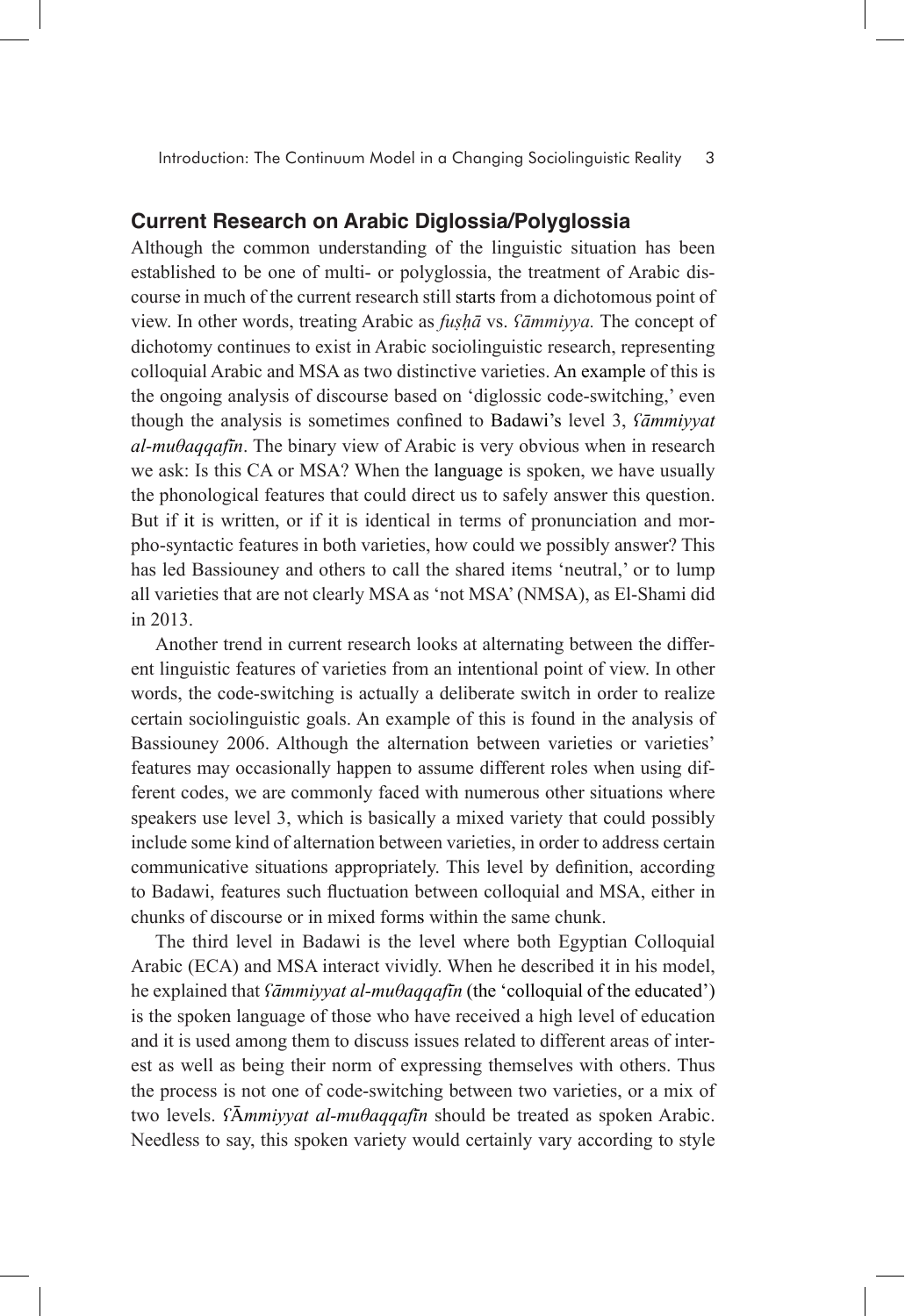#### 4 Zeinab A. Taha

and context, just like any spoken language in the world. Linguistically, we could certainly see features of what is classical and what is colloquial, but the outcome, or the final linguistic system that we use while speaking, is not merely a 'mix,' it is a new product that has its obvious linguistic features.

We could summarize current and recent research on Arabic varieties in the following way:

#### The Binary Approach

This started with Ferguson and the H/L categorization, then later his stressing the necessity to look at variation in between the two main varieties.

# The Triglossia Approach

This is a popular approach: many linguists have examined, in addition to the main two varieties, the variety in the middle, as in Mitchell's work on 'educated spoken Arabic' (1986, 1990), Parkinson (1993), Hary (1996), Eid (1982), and Blanc (1960). The middle variety has been variously referred to as the intermediate variety, formal spoken Arabic, or educated spoken Arabic.

#### The Code-switching Approach

Bassiouney (2006), Walters (1996), and others regarded the use of the two varieties in a mixed form as a conscious decision by native speakers. Hence, native speakers were regarded as practicing code-switching, or diglossic code-switching. In this area, research has been affected by the Myers-Scotton model on code-switching (1993).

# The Levels Approach

This was initiated by Badawi with the presentation of five levels and the concept of overlap and gradation in use, and continued in work done by Gunvor Mejdell (2006b) based on Badawi's model and the analysis of mixed styles. Mejdell's contribution was closer in the understanding of level 3, as she wrote of "mixed styles" used in spoken Arabic and explained the phenomenon more in line with gradation in using different levels according to Badawi's model.

# **The Changing Linguistic Reality in Egypt**

The vast majority of research has identified the media as one popular area where educated or formal spoken Arabic is used. During the past decade, channels of media have been enlarged to include innovative means of communication such as online news, Facebook, Twitter, and to a lesser degree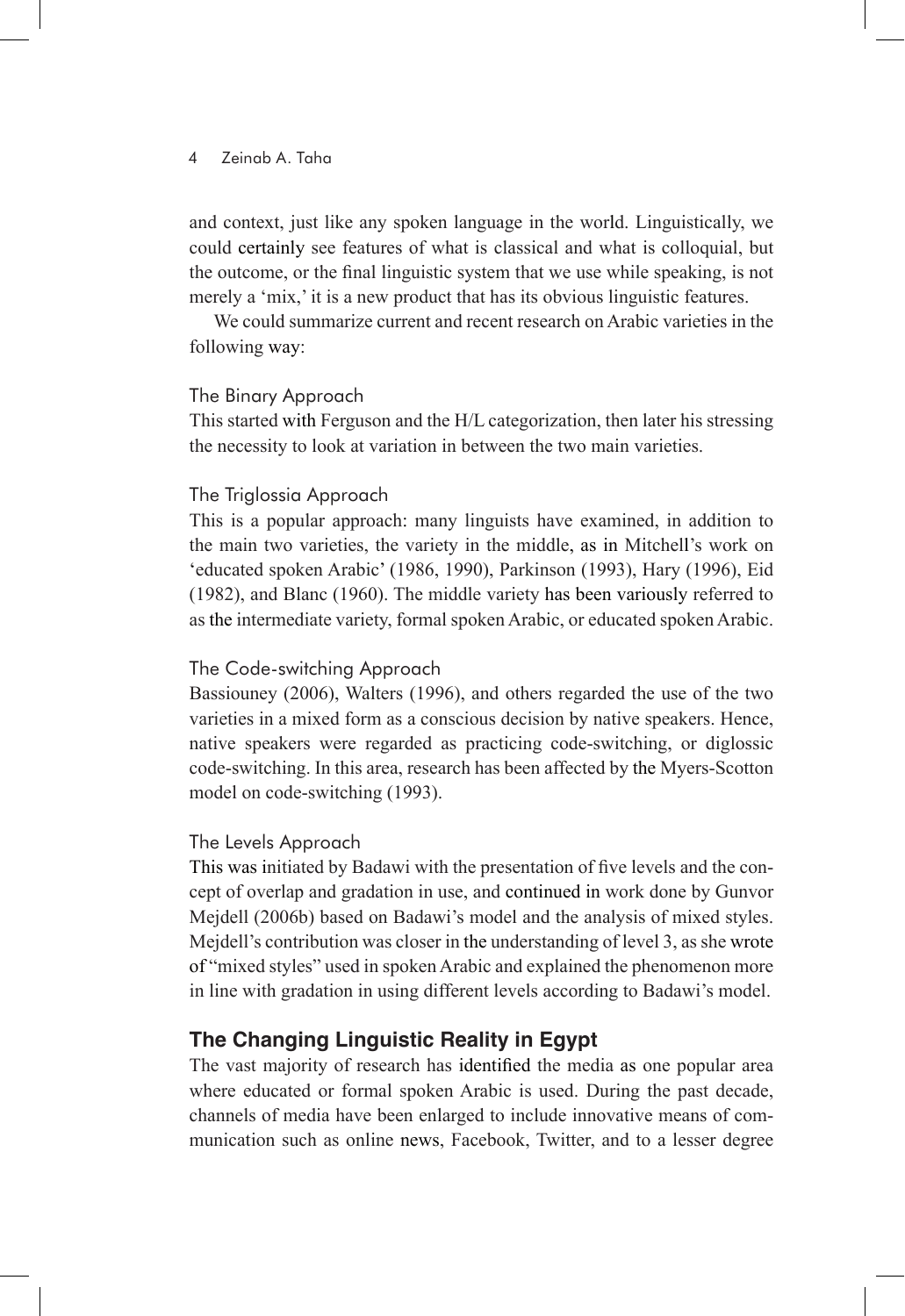SMS messages. In other ways, we now see that people are able to communicate through written forms of Arabic different from the traditional means of communication. And because these conventional channels carry, among other things, news, debates, advertisements, and commentaries, and since these channels have an audience that is getting bigger by the day, it has become of utmost importance that we look at the language used in such channels and see what the choices are.

Although it is still true that we find what Badawi had described in terms of his levels and language use, there have emerged other varieties and features that are used especially in the aural and printed media that require our immediate attention. During the past two decades, media in Egypt have regularly been using a combination of varieties that deviate in many respects from the long-standing continuum describing levels of contemporary Arabic in Egypt. Recently, we are seeing more and more people speaking in this variety in formal and semi-formal situations, and sometimes in functions that were long considered the domain of MSA. The contexts of these situations vary from religious preaching to political speeches to news analysis to sports programs to TV commercials. The linguistic reality in the Arab world has changed in radical ways in the last two decades.

The Egyptian TV news channel OTV was founded by Orascom (owned by Egyptian billionaire Naguib Sawiris) in 2007 and ceased broadcasting in 2011. It specialized in broadcasting international TV shows and movies, as well as world news in a program called *Ḥāl el-dunya* ('The State of the World'). According to its manager it consistently used different levels of ECA in all its programs. Sawiris said: "OTV aims to take a critical look at our society. I want Egyptians to see how our lives are, how life could be better, and how we can improve our country." He openly acknowledged that the channel had a vague political agenda, to counter what he considered the negative impact of "religious extremism" and to "build bridges between Egypt and the West, including America" (Oxford Business Group 2007).

In looking into the style and structure of the broadcast news of OTV, it was clear that there was a language policy to avoid using MSA. The channel consistently used *ʕāmmiyyat al-muθaqqafīn* to broadcast the news. Many of the lexical items were those shared between MSA and colloquial. On the phonological level, there were features that characterized the spoken varieties, including the use of *el* rather than *al*, pronunciation of *θ* as *ta* or *sa,* and *ð* as *za* or *da,* and *ẓ* as *ẓ* or *ḍ.* All are salient features of ECA. On the structural level, all the negations are in the *miʃ* or *ma*—*ʃ* forms, the use of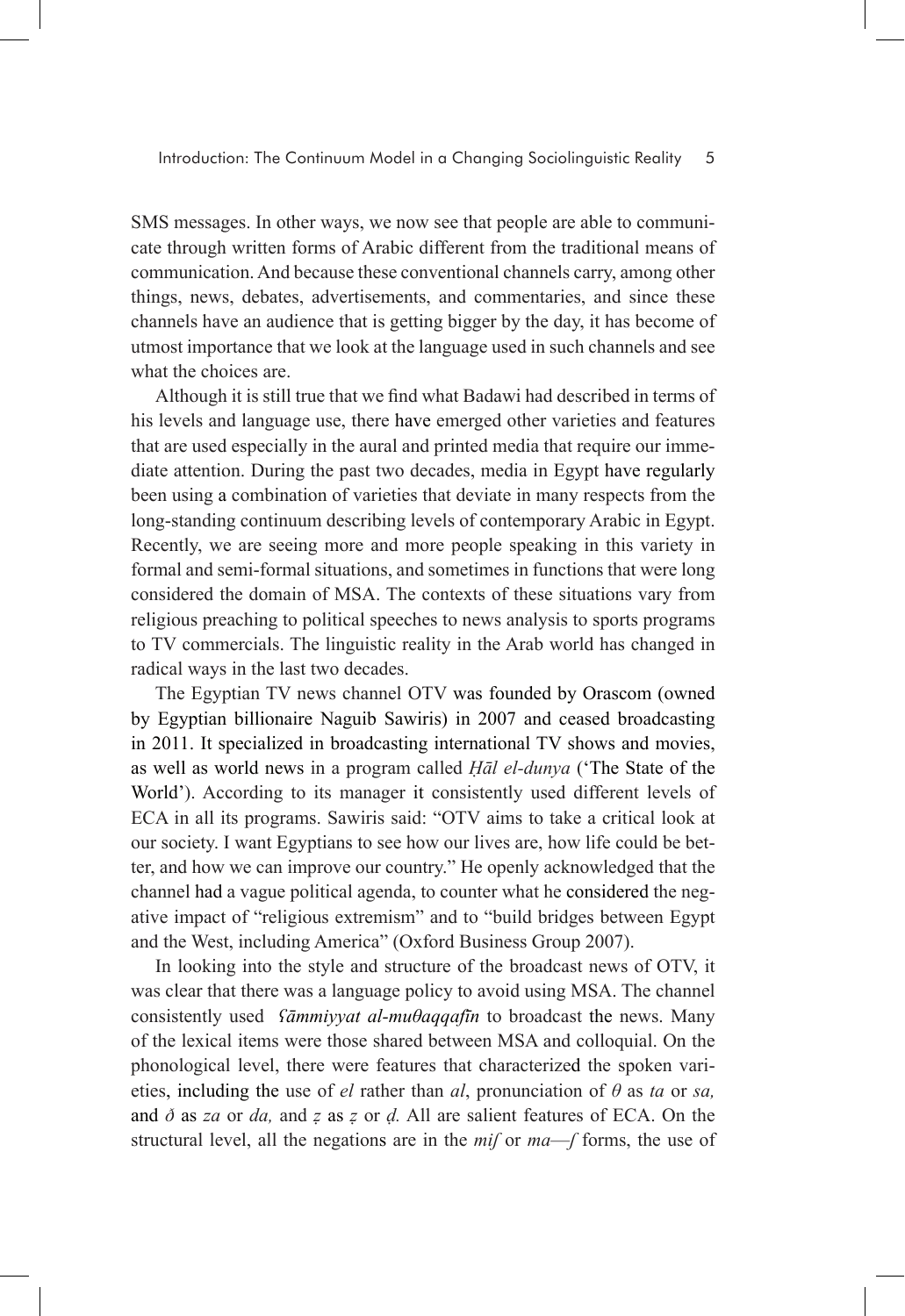#### 6 Zeinab A. Taha

future is marked by the prefix *ha* or *ha*, the majority of sentences are nominal, the relative pronoun *elli* is used instead the variants of *allaðī,* there is constant use of the *bi* prefix for the habitual present, no dual verb agreement, and all the duals and sound plurals are used in the *īn*/*ayn* forms. Moreover, many of the set phrases used in media MSA were also included, such as *ʕilaqāt θunaʔiyya* 'bilateral relations,' *waqf iṭlāq al-naar* 'ceasefire,' *tabādul diblumāsi* 'diplomatic exchange,' and *ʔirtifāʕ al-asʕār* 'price rises.' In other words, the news was reported in *ʕāmmiyyat al-muθaqqafīn*, level 3 of the Badawi model.

The idea of associating *fuṣḥā* with formality, respect, and authority is not new. Almost all linguists who have written on the subject explain that *fuṣḥā* is highly respected among Arabs because of the heritage load associated with it. In spite of that, in the 1980s and 1990s, for example, Egyptians listened to religious lessons and Qur'anic interpretation from the late Sheikh Sha'rawi in what was basically *ʕāmmiyyat al-mutanawwirīn*, and he only used classical Arabic to recite direct quotes from the Qur'an. Another context that Badawi's model describes as formal is religious discourse. This area, according to the continuum model, lends itself to level 1, that is *fuṣḥā al-turāθ*, in which sheikhs from al-Azhar or similar religious institutions give religious talks or reply to people's inquiries on television. However, it appears that there are topics and contexts within this area that justify the use of lower levels of the continuum to serve communicative functions: this was precisely the reason behind Sheikh Mitwalli Shaarawi's choice of colloquial levels in his explanation of the Qur'anic text.

Although that phenomenon of using colloquial for religious discourse was justified as the only path to reach the vast majority of underprivileged Egyptians, what we have seen lately on TV from the former Grand Mufti suggests that the area of religious discourse itself could further be divided into levels according to the audience, the context, and the specific topic discussed. Below are three excerpts from two programs. One is him commenting on the program's topic of discussion, the second is part of a lesson in al-Azhar, and the third is in answer to a question raised by the audience.

In Discussing the Issue of Drinking Alcohol on Social Occasions

*el-ʕaqd elli benhom ʔenfaṣam? el-ʕaqd elli benhom* ʔextalla? *ʔabadan! lēh? qāl al-ʕulamāʔ liʔanna al-ḥarām-a la yuḥarrim-u al-ḥalāl-a. ʃūf el-qaʕda? ʕayzīn neḥfaẓha deyya: liʔanna al-ḥaram-a la yuḥarrim-u*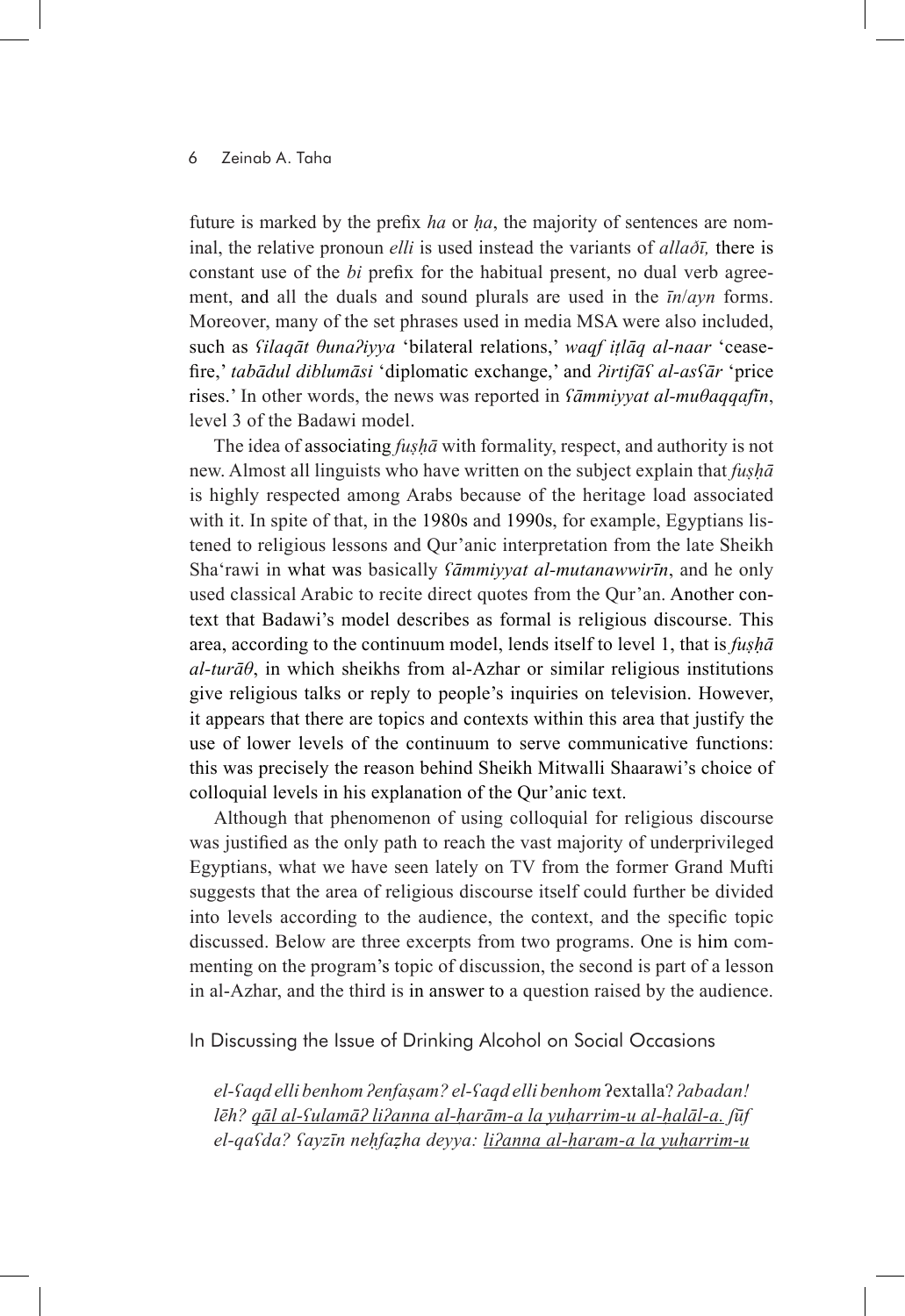Introduction: The Continuum Model in a Changing Sociolinguistic Reality 7

*al-ḥalāl-a. ʕaqd el-zawāg da ḥalāl walla laʔ? ḥalāl. ʃurb el-xamr da . . . ḥarām wala laʔ? ḥarām bittifāq. El-ḥarām yeʔdar yifukk el-ḥalāl? lāʔ laʔ mayeʔdarʃ waliðālik-a hāðihi al-maʕṣeya ʔallatī yaqaʕ fīha ðālik-al-ʃāb al-muḥtaram al-mumtāz dunyaweyyan. fa ʔinnahu law ertabaṭat bihi wa law tastameʕ ʔilā an-naṣīḥa al-ʔigtimāʕeyya allatī nurīd bihā baqāʔ al-ʔusra wa-l-saʕāda wa ʔusra takūn qaweyya fa lābud min al-kafāʔa*.

Was the contract between them terminated, broken, or breached? No! Never. Why? Religious scholars said because haram does not forbid halal. Can you get that rule? We want to implement that rule: because the *haram* does not forbid the *halal*. Is a marriage contract *halal* or not? *Halal*. Is drinking alcohol *haram* or not? All are agreed that it is *haram*. Can *haram* affect *halal*? No, it can't. So, that sin was committed by that decent guy. The wife continued with him and listened to the social advice that aims at keeping the family and happiness and keeping the family strong. So there should be balance and efficiency.

We notice that the Grand Sheikh has used what we can easily describe as *ʕāmmiyyat al-muθaqqafīn*. He used a mixed variety that features *fuṣḥā* and colloquial on the phonological, syntactic, and morphological levels. The use of the *ellī* relative pronoun, the *bi*-prefix in habitual present, and negation with *ma—ʃ* are all features of educated spoken Arabic. Code-switching was also very obvious: once he wanted to quote or state a principle or a law, he resorted to *fuṣḥā* consistently. The *fuṣḥā* parts are underlined.

Here, the topic is religious, and the audience ranges in their education backgrounds. There is no doubt that the sheikh knows *fuṣḥā* and is capable of conversing in it. The topic naturally lends itself to the use of a *fuṣḥā* variety. The audience would feel comfortable if he decided to speak in a *fuṣḥā* form. However, he decides to use an elevated form of colloquial, possibly in order to appeal more to the public and to be able to reach them more effectively.

On the Dispute between Sunni and Shīʕa

*wa kuntu katabtu maqālat-an f-il-ʔahrām qult fīha ʔannahum yakādūn la yaʕtabirūn ʔellā xamsa min al-ṣaḥāba fa radd ʔalayya ʔaḥad ʔaʔimmat al-ʃīʕa wa qāl lā ʔeḥna xamsa faqaṭ? tisʕa . . . . qultilu ṭayyeb xalāṣ tisʕa,*